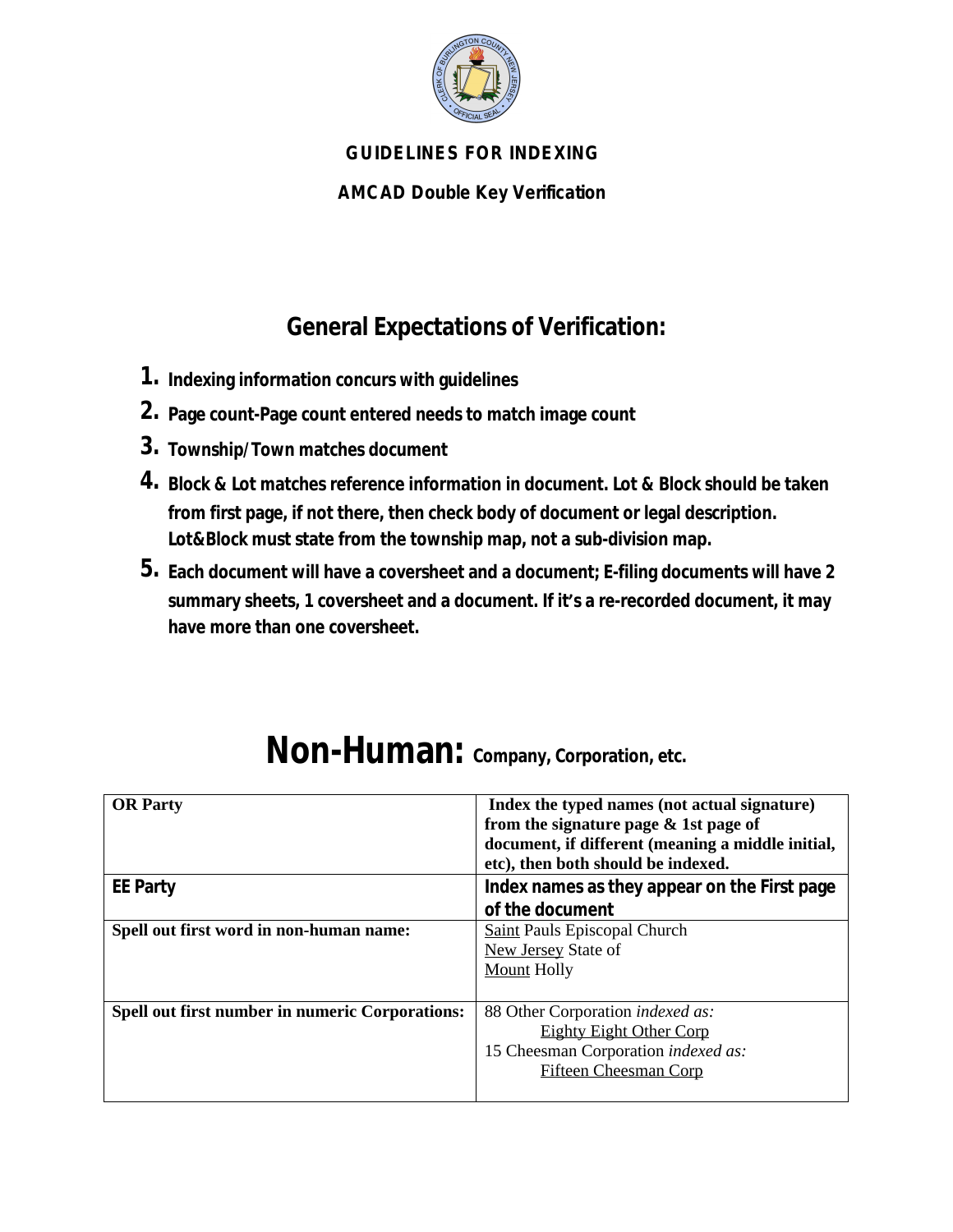| If corporation name starts with a number<br>between 1000-1900 or 11000-19000) then the<br>name is indexed twice: | 1800 Land Corporation indexed as:<br>One Thousand Eight Hundred Land Corp<br><b>Eighteen Hundred Land Corp</b><br>18000 Horizon Association indexed as:<br><b>Eighteen Thousand Horizon Assoc</b> |
|------------------------------------------------------------------------------------------------------------------|---------------------------------------------------------------------------------------------------------------------------------------------------------------------------------------------------|
|                                                                                                                  | One Eight 000 Horizon Assoc                                                                                                                                                                       |
| As of 3/1/2012 new companies are indexed:                                                                        | 1375 Route 206 indexed as:<br>One 375 Rt 206<br>Thirteen 75 Rt 206<br>5202 Mehrer Way indexed as:<br>Five 202 Mehrer Way                                                                          |
| Do not use a hyphen (-) in a non-human name:                                                                     | Bank of Mid-Jersey indexed as:<br><b>Bank of Mid Jersey</b><br>Seventy-Three Land Inc. indexed as:<br><b>Seventy Three Land Inc</b>                                                               |
| For corporations with initials, run the initials<br>together:                                                    | A B C indexed as ABC<br>A & B indexed as A&B<br>A and B indexed as A&B<br>*And is always indexed as &                                                                                             |
| Do not index Roman numeral such as III after<br>Non-Human Name, unless before Inc.                               | K. Hovanian at Burlington III Inc. indexed as:<br>K Hovanian at Burl III Inc<br>Dolan Group IV indexed as:<br>Dolan Group                                                                         |
| Periods are removed and replaced with a space                                                                    | Loandepot.com, LLC indexed as:<br>Loandepot com                                                                                                                                                   |
| Never type "The" as the first word in a name:                                                                    | The Money Store indexed as<br><b>Money Store</b><br>The State of New Jersey indexed as<br><b>New Jersey State of</b>                                                                              |
| Index full first word of name:                                                                                   | Example: A Great Mortgage Company indexed as:<br>A Great Mtg Co                                                                                                                                   |
| <b>No titles after Non-Human Name</b>                                                                            | ABC Corporation, Attorney in fact indexed as:<br><b>ABC Corp</b><br>PNC Bank, Executor indexed as:<br><b>PNC Bank</b>                                                                             |
| Corporation with the use of "of" meaning<br>where in the title are indexed without that<br>reference:            | Credit Union of New Jersey indexed as:<br><b>Credit Union</b><br>First National Bank of Colorado indexed as:                                                                                      |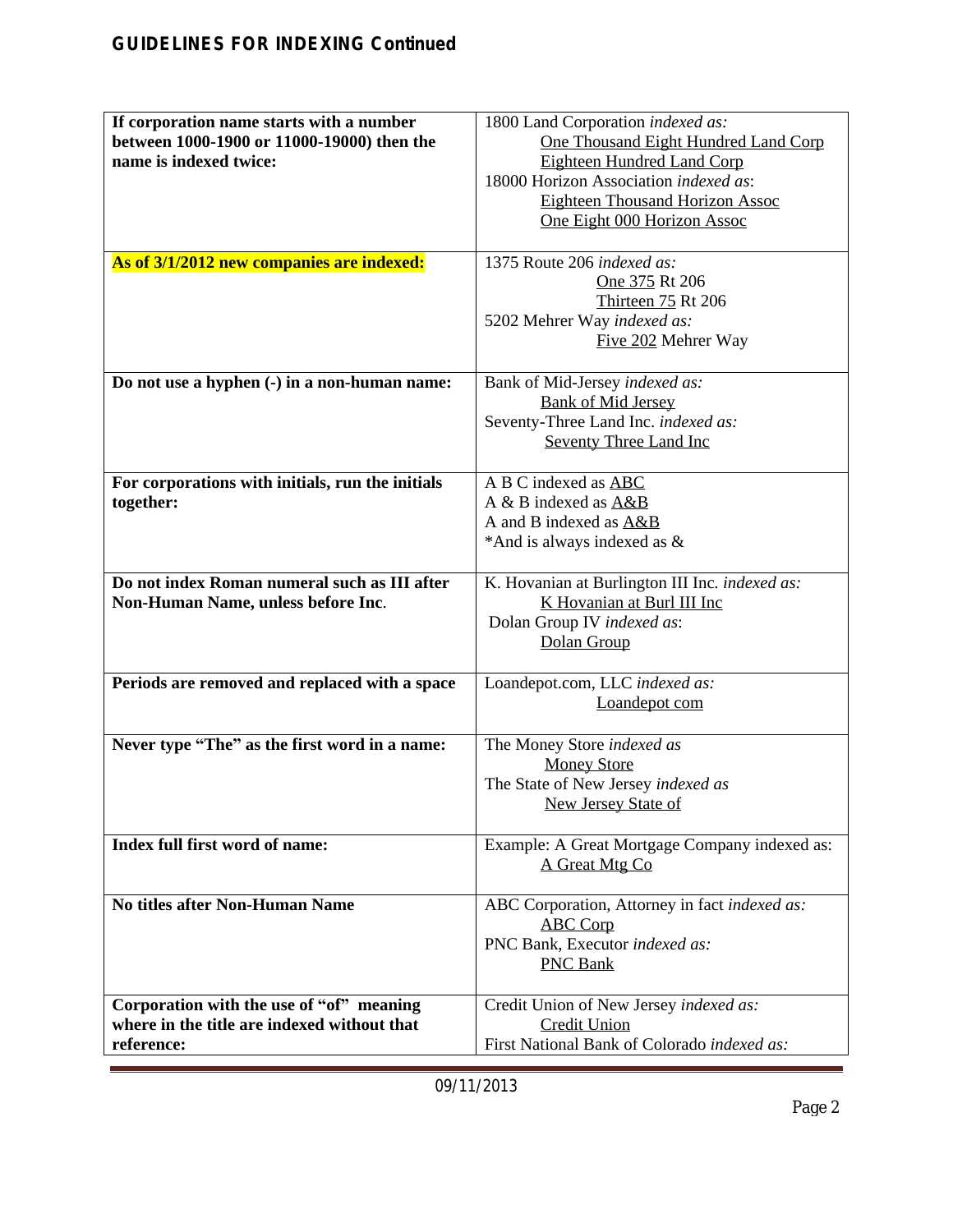|           |             |                        |                                                                                                        |           |              | <b>First Natl Bank</b> |                                                                                                                                                                             |
|-----------|-------------|------------------------|--------------------------------------------------------------------------------------------------------|-----------|--------------|------------------------|-----------------------------------------------------------------------------------------------------------------------------------------------------------------------------|
|           |             |                        | Corporation - First name ALWAYS spelled out:<br>Indexing as of 6/96 - MOST COMMONLY USED ABBREVIATIONS |           |              |                        | 1st Constitutional Savings Bank indexed as:<br><b>First Constitutional Sav Bank</b><br>2 <sup>nd</sup> Continental Bancorp indexed as:<br><b>Second Continental Bancorp</b> |
|           |             |                        | (Middle or End of Name – Never Abbreviate the First Word)                                              |           |              |                        |                                                                                                                                                                             |
| $\bullet$ |             |                        | Assoc : Associates, Associated, Association                                                            | $\bullet$ | Hosp         | :                      | Hospital                                                                                                                                                                    |
|           | Ave         |                        | Avenue                                                                                                 |           | Inc          |                        | Incorporated                                                                                                                                                                |
|           | <b>Brd</b>  |                        | <b>Board</b>                                                                                           | $\bullet$ | Ins          |                        | Insured, Insurance                                                                                                                                                          |
| $\bullet$ | Bros :      |                        | <b>Brothers</b>                                                                                        |           | Inst         |                        | Institute, Institution                                                                                                                                                      |
|           | $B&L$ :     |                        | Building and Loan                                                                                      | $\bullet$ | Intl         |                        | International                                                                                                                                                               |
|           | <b>Bldg</b> | $\sim$ :               | <b>Building</b>                                                                                        |           | Inv          |                        | :Investor(s), Investment(s)                                                                                                                                                 |
|           | Bldr/Bldrs: |                        | Builder, Builders                                                                                      |           | Ltd          |                        | Limited                                                                                                                                                                     |
| $\bullet$ | Burl        |                        | Burlington                                                                                             | $\bullet$ | $Mgmt.$ :    |                        | Management                                                                                                                                                                  |
|           | <b>Bus</b>  |                        | <b>Business</b>                                                                                        |           | <b>Mfrs</b>  |                        | Manufactures                                                                                                                                                                |
| $\bullet$ | Chn         |                        | Chosen                                                                                                 | $\bullet$ | Mt           |                        | Mount                                                                                                                                                                       |
|           | Co          |                        | Company, County                                                                                        |           | Mtg          |                        | Mortgage                                                                                                                                                                    |
|           | Con         |                        | Consumer                                                                                               | $\bullet$ | Natl         |                        | National                                                                                                                                                                    |
|           | Condo:      |                        | Condominium(s)                                                                                         |           | <b>NE</b>    |                        | Northeast                                                                                                                                                                   |
| $\bullet$ | Constr:     |                        | Construction                                                                                           |           | NJ           |                        | New Jersey                                                                                                                                                                  |
|           | $Contr$ :   |                        | Contractor                                                                                             |           | NY           |                        | New York                                                                                                                                                                    |
|           | Cross       | $\ddot{\phantom{1}}$ : | Crossing                                                                                               |           | PA           |                        | Pennsylvania                                                                                                                                                                |
|           | Corp        |                        | Corporation                                                                                            | $\bullet$ | Phila        |                        | Philadelphia                                                                                                                                                                |
|           | Cr          |                        | Credit                                                                                                 | $\bullet$ | Pky          |                        | Parkway                                                                                                                                                                     |
|           | Ct          |                        | Court                                                                                                  | $\bullet$ | Ptnrship     |                        | Partnership                                                                                                                                                                 |
|           | Dept        |                        | Department                                                                                             |           | Ptnr         |                        | Partner                                                                                                                                                                     |
|           | Dev         |                        | Development, Developers                                                                                |           | Rd           |                        | Road                                                                                                                                                                        |
|           | Disc        |                        | Discount                                                                                               |           | Redev:       |                        | Redevelop                                                                                                                                                                   |
|           | Dist        |                        | District, Distributor                                                                                  |           | Rev          |                        | Revocable                                                                                                                                                                   |
|           | Div         |                        | Division                                                                                               |           | Rt           |                        | Route                                                                                                                                                                       |
|           | Dr          |                        | Drive                                                                                                  |           | <b>R</b> lty |                        | Realty, Relator                                                                                                                                                             |
|           | Ed          |                        | Education                                                                                              |           | S&L          |                        | Savings and Loan                                                                                                                                                            |
|           | Elec        |                        | :Electric,Electricity,Electrical,Electronic                                                            |           | S&R          |                        | S&R                                                                                                                                                                         |
|           | Ent         |                        | Enterprise(s)                                                                                          |           | Sav          |                        | Saving(s)                                                                                                                                                                   |
|           | Equip       | $\ddot{\cdot}$         | Equipment                                                                                              |           | Serv         |                        | Servicing, Service(s)                                                                                                                                                       |
|           | Est         |                        | Estate                                                                                                 |           | <b>St</b>    |                        | :State (NOT "States"), Street, Saint                                                                                                                                        |
|           | Fed         |                        | Federal                                                                                                |           | <b>Tr</b>    |                        | <b>Trust</b>                                                                                                                                                                |
|           | Fin         |                        | :Finance(s), Financial, Financing                                                                      |           | Twp          |                        | Township                                                                                                                                                                    |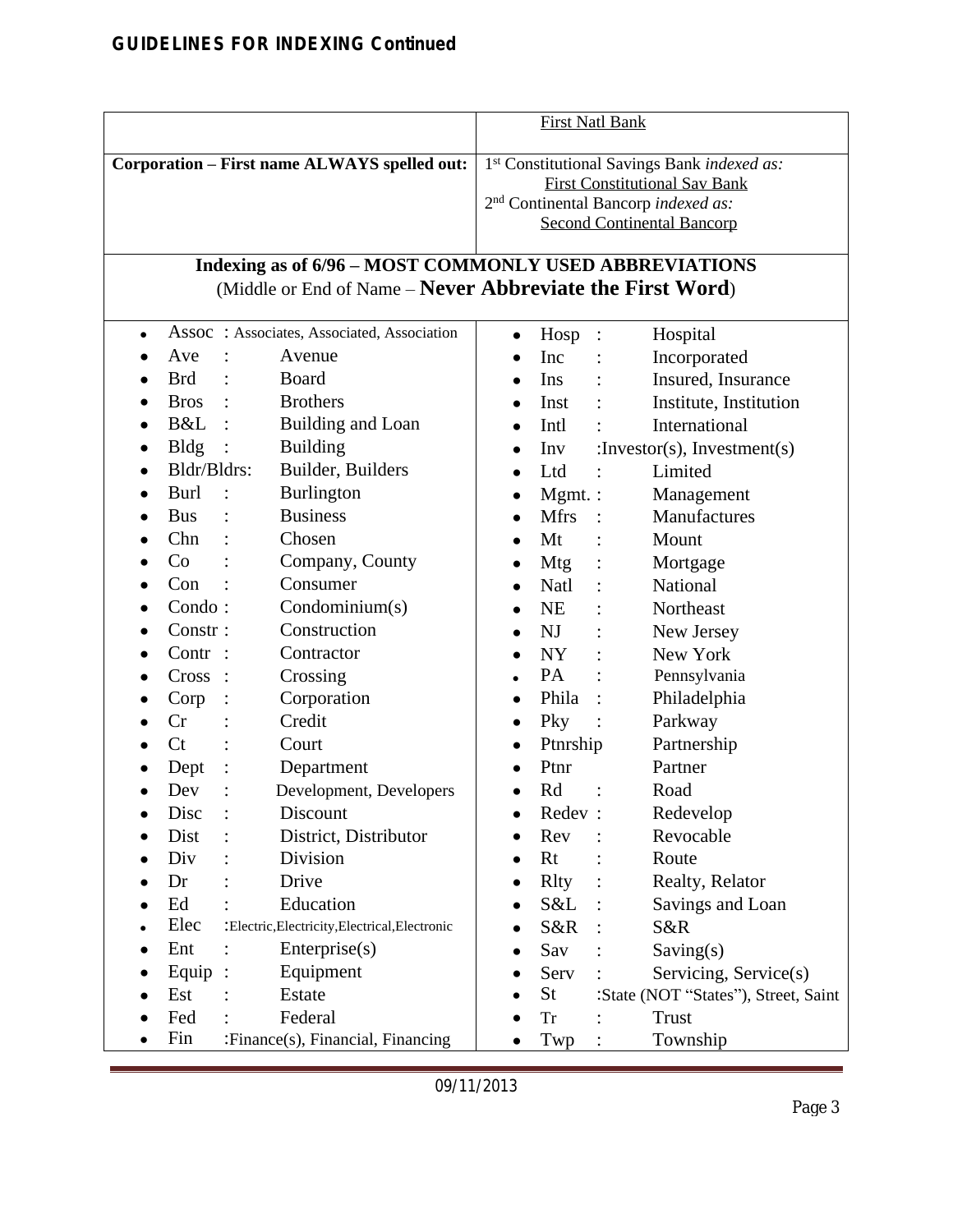| • Gen : General |                         | $\bullet$ Univ : University |
|-----------------|-------------------------|-----------------------------|
|                 | $\bullet$ Vlg : Village |                             |

# **Humans**:

| Index hyphened first name and hyphened last             | Mary-Jo Jones-Smith <i>indexed as:</i>            |
|---------------------------------------------------------|---------------------------------------------------|
| name:                                                   | Mary-Jo(First) Jones-Smith(Last)                  |
|                                                         | Betty Jo Smith indexed as:                        |
|                                                         | Betty(First) Jo (middle) Smith(Last)              |
|                                                         |                                                   |
| If last name contains Di, De, Van, La, etc run          | DiRosa, DeMarco, VanCamp, LaRosa                  |
| together with rest of name example:                     |                                                   |
|                                                         |                                                   |
| <b>Exception: Saint is spelled out and not attached</b> | Timothy Saint Jean indexed as:                    |
| to last name example:                                   | Timothy(First) Saint Jean(Last)                   |
|                                                         | Wade St. Jean <i>indexed as:</i>                  |
|                                                         | Wade(First) Saint Jean(Last)                      |
|                                                         |                                                   |
| No apostrophe in names (both human and non-             | Ryan O'Brien indexed as:                          |
| human)                                                  | <b>Ryan Obrien</b>                                |
|                                                         |                                                   |
| If First Name is an Initial:                            | A Thomas Jones <i>indexed as:</i>                 |
|                                                         | A(First) Thomas(Middle) Jones(Last)               |
| If Name has two middle initials:                        | John A.R. Smith <i>indexed as:</i>                |
|                                                         | John(First) A R(Middle) Smith(Last)               |
|                                                         | *Middle initials are entered with a space between |
|                                                         | "A" and "R" for Humans Only                       |
|                                                         |                                                   |

## **Common Titles (Human)**

| Att<br>$\sim$ 1.                   | Attorney                | Gdn<br>$\ddot{\phantom{1}}$ :<br>$\bullet$ | Guardian                |
|------------------------------------|-------------------------|--------------------------------------------|-------------------------|
| Agt<br>$\mathbb{R}^2$<br>$\bullet$ | Agent                   | <b>Ptnr</b><br>$\ddot{\cdot}$<br>$\bullet$ | Partner                 |
| Commr:                             | Commissioner            | Tr<br>$\ddot{\cdot}$<br>$\bullet$          | Trustee, Trust          |
| Dft<br>$\sim$ 10 $\sim$            | Defendant               | Tr in Bkrpt:<br>$\bullet$                  | Trustee in Bankruptcy   |
| Est<br>$\sim$ 1                    | Estate                  | Ta<br>$\ddot{\cdot}$<br>$\bullet$          | Trading As              |
| Adm<br>$\mathbb{R}^2$<br>$\bullet$ | Administrator (Male)    | Sp Master:<br>$\bullet$                    | <b>Special Master</b>   |
| $Admx$ :                           | Administratrix (Female) | Rec<br>$\sim$ :                            | Receiver                |
| Exr<br>$\sim$ 1                    | Executor (Male)         | Per Rep:                                   | Personal Representative |
| Exrx<br>$\mathbb{R}^2$             | Executrix (Female)      |                                            |                         |
|                                    |                         |                                            |                         |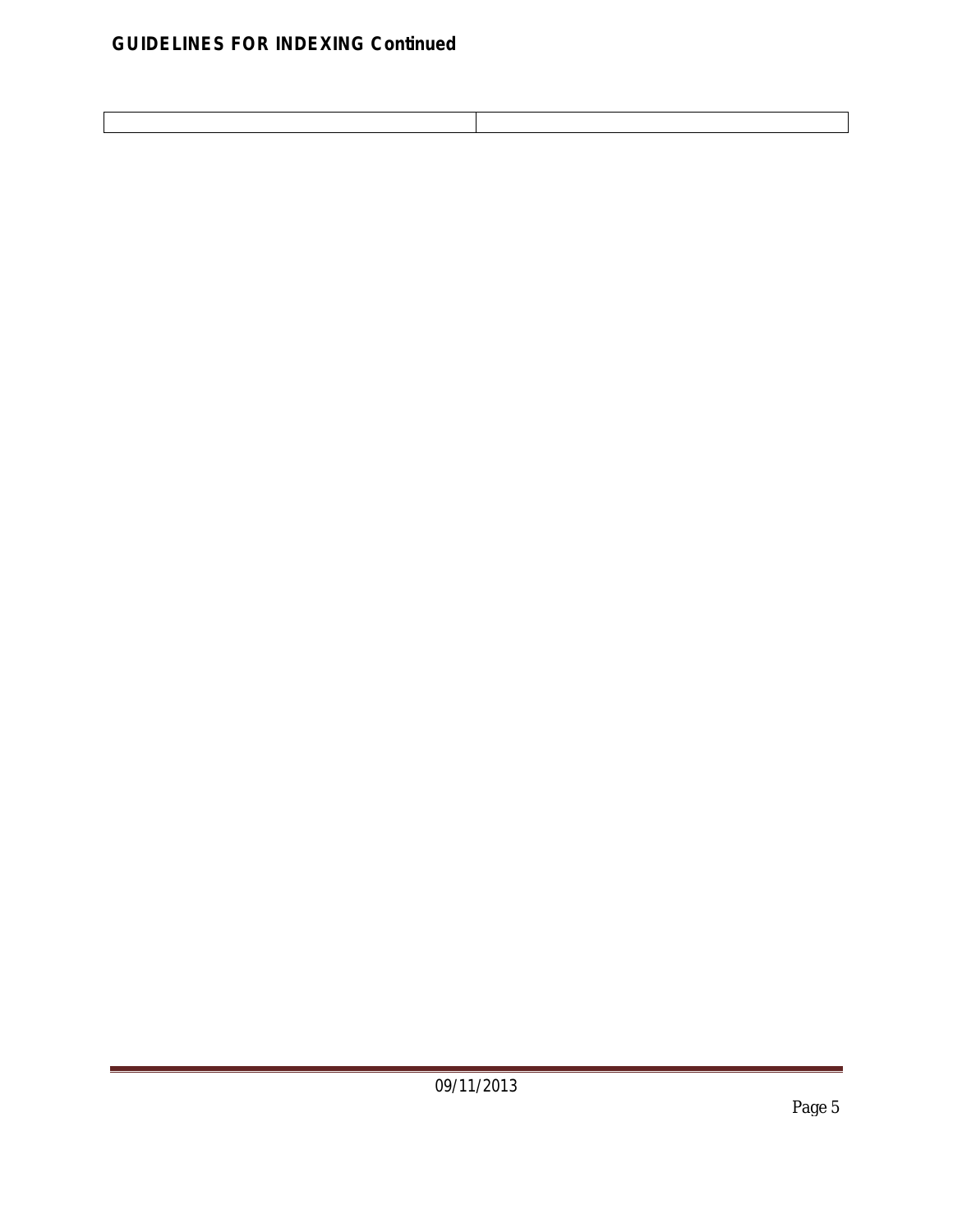|           | <b>State of New Jersey Departments indexed:</b>                                    |
|-----------|------------------------------------------------------------------------------------|
| $\bullet$ | New Jersey St of Agriculture Dev Comm                                              |
| $\bullet$ | New Jersey St of Auth For Small Bus                                                |
| $\bullet$ | New Jersey St of Brd of Ed                                                         |
| $\bullet$ | New Jersey St of Comm of Banking                                                   |
| $\bullet$ | New Jersey St of Pinelands Commission                                              |
| $\bullet$ | New Jersey St of Dept Cons & Econ Dev                                              |
|           | New Jersey St of Dept Employment Sec                                               |
| $\bullet$ | New Jersey St of Dept Environ Protect                                              |
| $\bullet$ | New Jersey St of Dept Human serv                                                   |
| $\bullet$ |                                                                                    |
| $\bullet$ | New Jersey St of Dept Military & Vet Aff                                           |
| $\bullet$ | New Jersey St of Dept of Comm Affairs                                              |
| $\bullet$ | New Jersey St of Dept of Corrections                                               |
| $\bullet$ | New Jersey St of Dept of Defense                                                   |
| $\bullet$ | New Jersey St of Dept of Ed                                                        |
| $\bullet$ | New Jersey St of Dept of Labor                                                     |
| $\bullet$ | New Jersey St of Dept of Transport                                                 |
| $\bullet$ | New Jersey St of Dept of Treasury                                                  |
| $\bullet$ | New Jersey St of Div of Emp Security                                               |
| $\bullet$ | New Jersey St of Div of Motor Vehicles                                             |
| $\bullet$ | New Jersey St of Div of Taxation                                                   |
|           | New Jersey St of Div of Unem & Dis Ins                                             |
|           | New Jersey Economic Dev Authority                                                  |
|           | <b>United States of America Departments indexed:</b>                               |
| $\bullet$ | <b>USA Administration of Veterans Affairs</b>                                      |
| $\bullet$ | <b>USA</b> Dept of Agriculture                                                     |
|           | <b>USA Farmers Home Administration</b>                                             |
|           | <b>USA Farm Serv Agency</b>                                                        |
|           | <b>USA Fed Home Administration</b>                                                 |
|           | <b>USA Gen Serv Administration</b>                                                 |
|           | <b>USA Internal Revenue Serv</b>                                                   |
|           | USA Marshal for the Dist of NJ                                                     |
|           | <b>USA Rural Dev</b>                                                               |
|           | <b>USA Rural Housing Serv</b>                                                      |
|           | USA Rural Housing & Comm Dev Serv                                                  |
|           | USA Rural Econ & Comm Dev                                                          |
|           | <b>USA Sec of ED</b>                                                               |
|           | <b>USA Sec of HUD</b>                                                              |
|           | <b>USA Small Bus Administration</b>                                                |
|           |                                                                                    |
|           | United States of America when not connected to a department is always spelled out: |
|           | <b>United States of America</b>                                                    |
|           | <b>Burlington County Board of Chosen Freeholders indexed:</b>                      |
|           | Burlington Co Brd of Chn Freeholders                                               |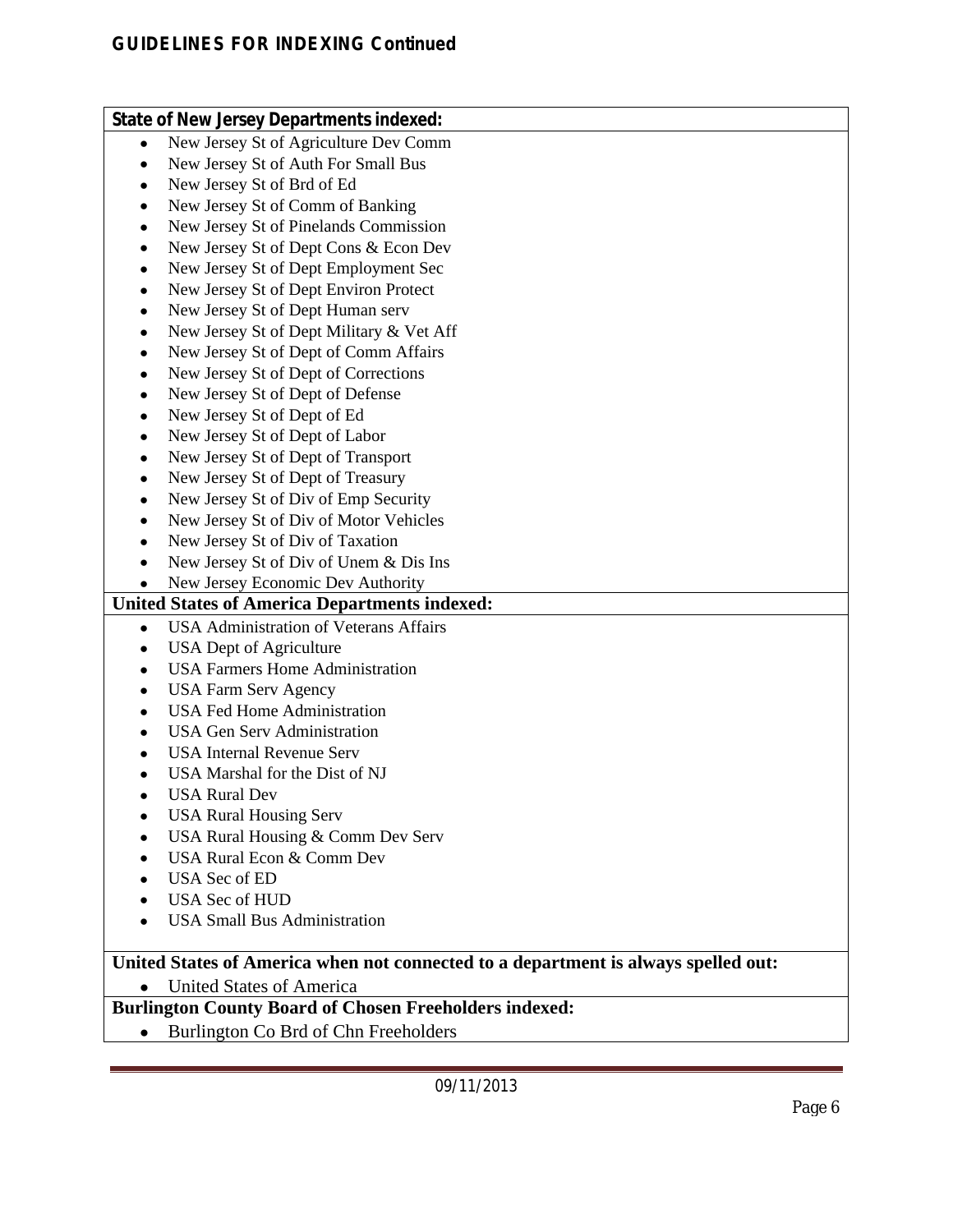## **Public Records Search Tips**

**Direct Party** – Grantor, Mortgagor, Seller, Assignor, Defendant

**Indirect Party** – Grantee, Mortgagee, Buyer, Assignee, Plaintiff

**Similar** – Sounds like

**Starts with** – First Several Letters

**Contains** – Middle several Letters

**Prior to 3/2012 Discharges only indexed first borrower**

**Prior to 1999 Assignment of Mtg only indexed first borrower**

**Prior to March 1, 2012 Companies may be indexed several different ways, be sure to search names and numbers several different ways.**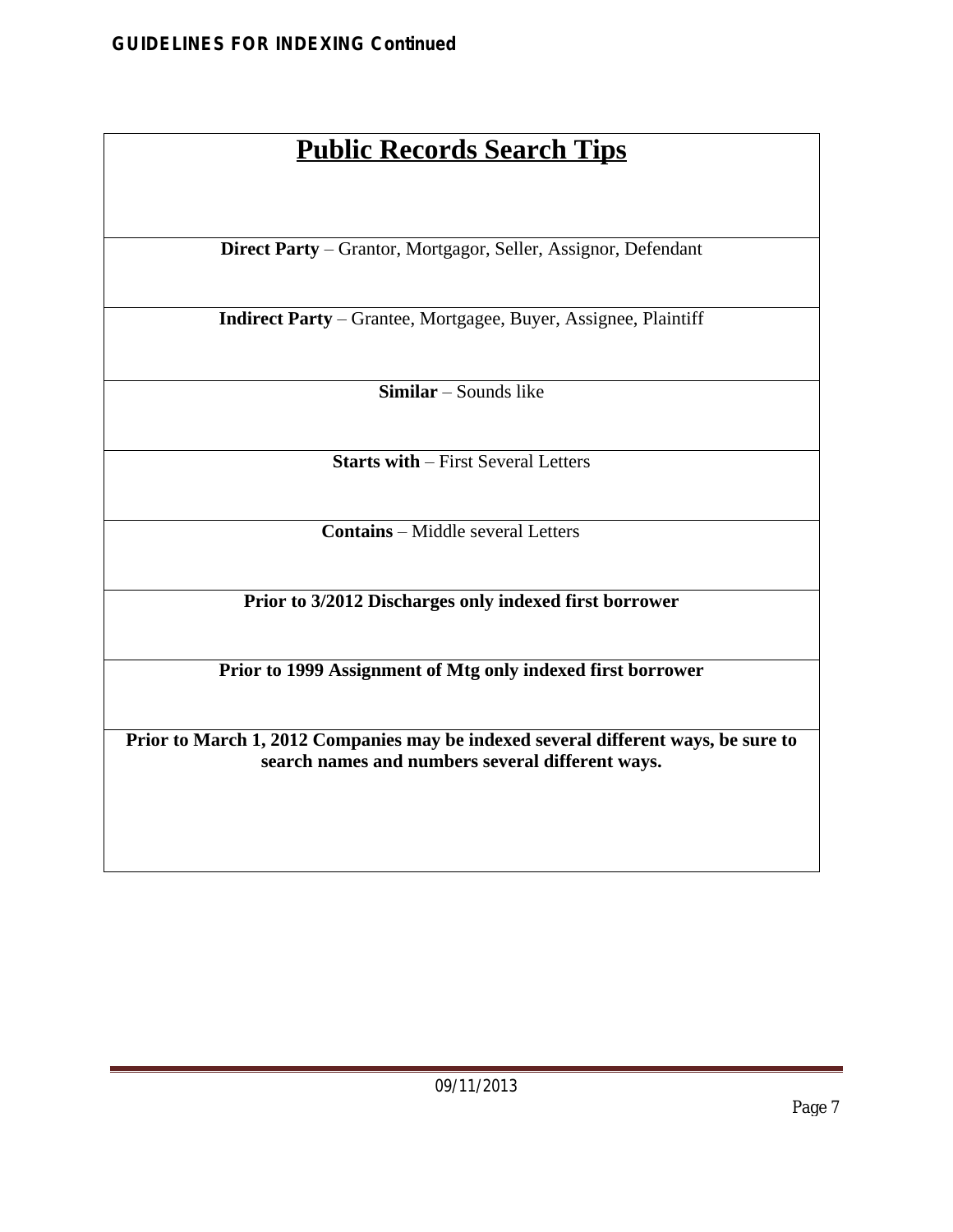| <b>General Tips and Helpful Information</b>                                                                                                                                                                                  |                                                                                                                                                                                                                      |  |  |  |  |
|------------------------------------------------------------------------------------------------------------------------------------------------------------------------------------------------------------------------------|----------------------------------------------------------------------------------------------------------------------------------------------------------------------------------------------------------------------|--|--|--|--|
| <b>FIRST WORD ALWAYS SPELLED OUT</b>                                                                                                                                                                                         | Unless First word is initials- if so keep as is                                                                                                                                                                      |  |  |  |  |
| <b>DON'T CREATE NEW</b><br><b>ABBREVIATIONS</b>                                                                                                                                                                              | Try to resist the urge to abbreviate common<br>words<br>We do not index "LLC", "Ltd", "LP", "Ltd Ptnrship", "of America", "NA"                                                                                       |  |  |  |  |
|                                                                                                                                                                                                                              |                                                                                                                                                                                                                      |  |  |  |  |
|                                                                                                                                                                                                                              | We Do index "Inc" and "Corp"                                                                                                                                                                                         |  |  |  |  |
| We index additional names for Humans,<br>however we don't enter words such as "AKA"                                                                                                                                          | Example: Jane Doe, AKA, Jane Smith indexed as:<br><b>Jane Doe</b><br><b>Jane Smith</b>                                                                                                                               |  |  |  |  |
| We index additional names for Non-Humans,<br>however we don't enter words such as "Doing<br>Business As (D/B/A)" & "Trading As (TA)"                                                                                         | Example: Joe Smith, Trading as Smith<br><b>Construction indexed as:</b><br><b>Joe Smith</b><br><b>Smith Constr</b>                                                                                                   |  |  |  |  |
| "And" is always indexed as:                                                                                                                                                                                                  | &                                                                                                                                                                                                                    |  |  |  |  |
| Index full first word of name except for "the"                                                                                                                                                                               | <b>Example: A Great Mortgage Company</b><br>indexed as:<br>A Great Mtg Co<br>$\bullet$                                                                                                                               |  |  |  |  |
| <b>Discharges</b>                                                                                                                                                                                                            | All borrowers are indexed                                                                                                                                                                                            |  |  |  |  |
| <b>Assignment of Mortgage</b>                                                                                                                                                                                                | All borrowers are entered in the not-indexed<br>field                                                                                                                                                                |  |  |  |  |
| "MERS" or Mortgage Electronic Registration<br>Systems, Inc is indexed by what appears first<br>on a Mortgage documents<br>On Subornation Agreements and Assignment<br>of Mortgages if on the signature line we<br>index both | Example:<br><b>MERS; Mortgage Electronic Registration</b><br>Systems, Inc indexed as:<br><b>MERS</b><br>Mortgage Electronic Registration Systems,<br>Inc; MERS indexed as:<br>Mortgage Elec Registration Systems Inc |  |  |  |  |
|                                                                                                                                                                                                                              | Names are indexed from the signature page of the document                                                                                                                                                            |  |  |  |  |
| All States are abbreviated per Official USPS Abbreviations, Unless it's the first word                                                                                                                                       |                                                                                                                                                                                                                      |  |  |  |  |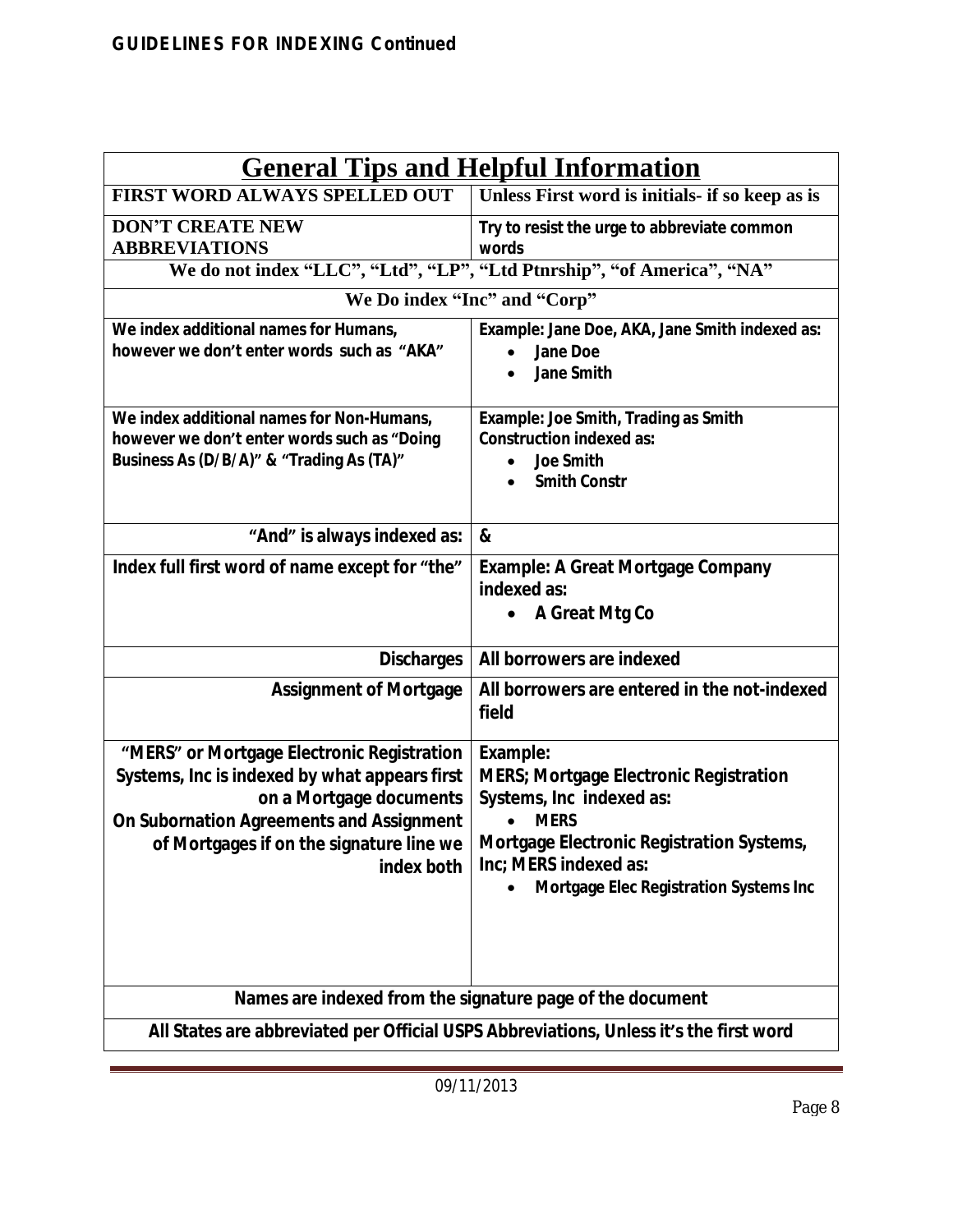**Cancellation of Tax Sale-** Mortgagor is Assessed owner. Mortgagee is who signed the back of tax sale certificate, if not clear use the name under "Sold To" (Township is not listed)

### **Tips Continued:**

**Sherriff Deeds-**If Defendant is listed as Mrs Robert Jones, then index as Jones, Robert-Mrs&Dft. If Defendant is Mrs Jones, then index Jones, None-Mrs&Dft

**Notice of Settlements-** Two types, we do not have a combined notice. 1. Contract of Sale Notice of Settlement will index all sellers to one buyer. 2. Mortgage commitment notice of settlement will index all mortgagors to one mortgagee.

**Nominees & Receiver For-** We index companies listed as "nominee" and/or "receiver for".

**Discharge of Agreement-** The grantor/direct party is who signed the document (which is usually the lender) and the grantee/indirect party is the discharged party (usually the borrower/mortgagor).

# **ELECTRONIC FILING REQUIREMENTS & TIPS**

### **WHEN E-FILING:**

**Do not use commas, periods, dashes, quotes or parenthesis**

**Check your scanned image to ensure all information is clear, including acknowledgement and notary information. If necessary, print/type the information and rescan.**

**"Mortgagor" = Borrower, "Mortgagee"= Lender, "Grantor"= Seller, "Grantee"= Buyer, "Assignor"= Current Lender, "Assignee"=New Lender & Borrower**

**Index only the first mortgagee listed on a Mortgage and the first mortgagee signing on a Modification of Mortgage**

**Be sure to use the correct Document Type. Ex.) Release of Mortgage is not a Discharge of Mortgage**

**"Deed-No Consideration" means there is no Transfer fee. If a consideration amount is listed on the front of the Deed, be sure to enter amount in the consideration field. Ex.) If consideration is \$1.00, enter 1.00 not 0.00**

**Discharges must list the Mortgagor's names exactly as listed on Original Mortgage. Ex.) Jr., Sr., II, III, etc., must be listed**

**On a Discharge: "Mortgagor" is the borrower and "Record Holder" is the Lender/Mortgagee**

**With our new system, Block/Lot and Township is now a required field. Please enter the Block/Lot and Township if it is listed on the document or enter N/A if not on the document.**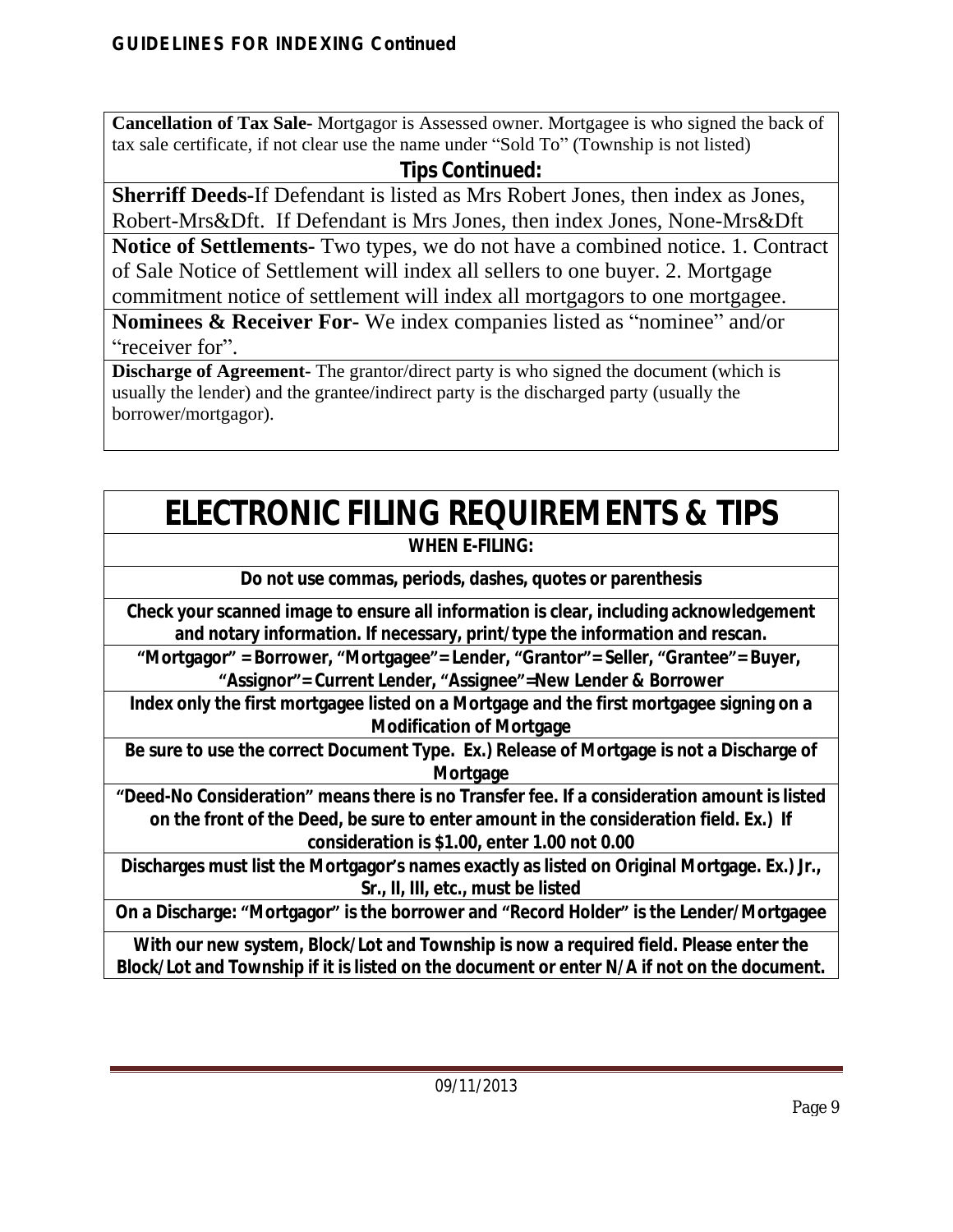### **Same information in a different format:**

#### **KEYING RULES**

**Abbreviations** – Use the list below for abbreviations. If you are unsure always ask! \**Exception* – Do not abbreviate the first word of a name. Only abbreviate words in the middle or at the end of the name.

| ٠         | Assoc        |                        | : Associates, Associated,                   | ٠         | Hosp     |             | Hospital                                |
|-----------|--------------|------------------------|---------------------------------------------|-----------|----------|-------------|-----------------------------------------|
|           | Association  |                        |                                             |           | Inc:     |             | Incorporated                            |
|           | Ave          |                        | Avenue                                      |           | Ins:     |             | Insured, Insurance                      |
|           | Brd          |                        | Board                                       |           | Inst     |             | Institute, Institution                  |
| ٠         | Bros         |                        | <b>Brothers</b>                             |           | Intl:    |             | International                           |
|           | B&L          |                        | Building and Loan                           |           |          |             | Inv:Investor(s), Investment(s)          |
| ٠         | Bldg         |                        | Building                                    |           | Ltd:     | Limited     |                                         |
| ۰         | Bldr/Bldrs:  |                        | Builder, Builders                           | ٠         | Mgmt.    |             | Management                              |
| ۰         | Burl         |                        | Burlington                                  | ۰         | Mfrs     |             | Manufactures                            |
| ۰         | Bus          |                        | <b>Business</b>                             |           | Mt:      | Mount       |                                         |
| ٠         | $_{\rm Chn}$ |                        | Chosen                                      |           | Mtg      |             | Mortgage                                |
|           | Co:          |                        | Company, County                             |           | Natl     |             | National                                |
|           | Con          |                        | Consumer                                    |           | NE:      | Northeast   |                                         |
|           | Condo        |                        | Condominium(s)                              |           | NI:      | New Jersey  |                                         |
|           | Constr       |                        | Construction                                |           | NY:      | New York    |                                         |
|           | Contr        |                        | Contractor                                  | ٠         | PA:      |             | Pennsylvania                            |
|           | Cross        |                        | Crossing                                    |           | Phila    |             | Philadelphia                            |
|           | Corp         |                        | Corporation                                 |           | Pky      |             | Parkway                                 |
|           | Cr:          | Credit                 |                                             |           | Ptnrship | Partnership |                                         |
|           | $Ct$ :       | Court                  |                                             |           | Ptnr     |             | Partner                                 |
|           | Dept         | t                      | Department                                  |           | $Rd$ :   | Road        |                                         |
|           | Dev          | t                      | Development,                                |           | Redev    |             | Redevelop                               |
|           | Developers   |                        |                                             |           | Rev      |             | Revocable                               |
|           | Disc         |                        | Discount                                    |           | $Rt$ :   | Route       |                                         |
|           | Dist         |                        | District, Distributor                       | ٠         | Rlty     |             | Realty, Relator                         |
|           | Div          |                        | Division                                    | ٠         | S&L      |             | Savings and Loan                        |
|           | Dr:          | Drive                  |                                             |           | S&R      |             | S&R                                     |
|           | Ed:          | Education              |                                             |           | Sav      |             | Saving(s)                               |
| $\bullet$ | Elec         |                        |                                             |           | Serv     |             | Servicing, Service(s)                   |
|           |              |                        | :Electric,Electricity,Electrical,Electronic | ٠         |          |             | St :State (NOT "States"), Street, Saint |
| ۰         | Ent:         | $\text{Enterprisc}(s)$ |                                             |           |          |             |                                         |
| ٠         | Equip        |                        | Equipment                                   | $\bullet$ | $Tr$ :   | Trust       |                                         |
|           | Est:         | Estate                 |                                             | $\bullet$ | Twp      |             | Township                                |
|           | Fed          |                        | Federal                                     |           | Univ     |             | University                              |
|           |              |                        | Fin:Finance(s), Financial, Financing        |           | Vlg      |             | Village                                 |
| $\bullet$ | Gen          | $\ddot{\phantom{0}}$   | General                                     |           |          |             |                                         |
|           |              |                        |                                             |           |          |             |                                         |

**Administrator/Executor** – Do index parties that are known as administrator and or/executor and with the proper extensions.

Example: Donna Jones administrator for John Jones Estate<br>INDEX: JONES, DONNA -ADM JONES, DONNA - ADM JONES, JOHN -EST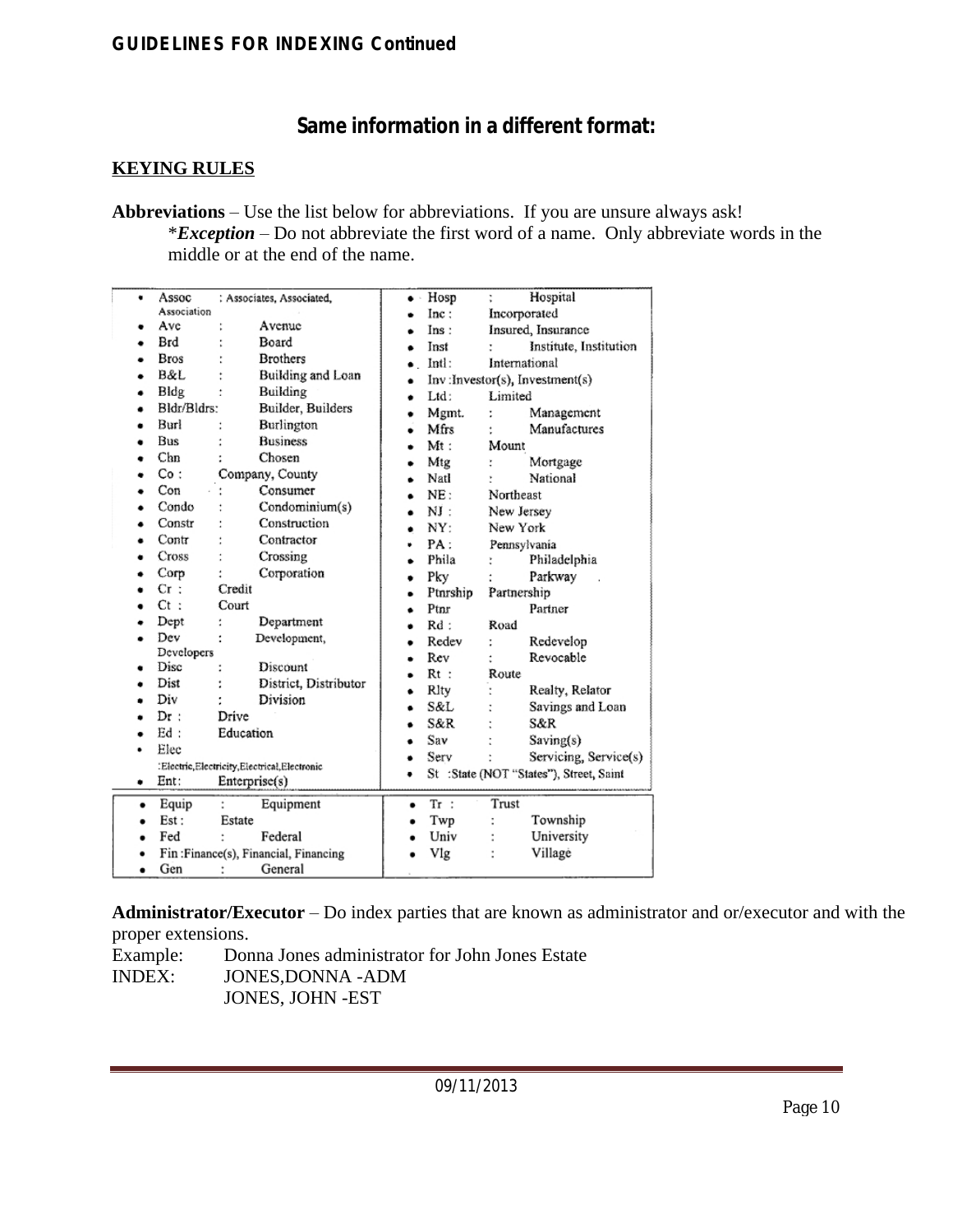**AKA (Also Known As) names** – Do index AKA names but without the initials AKA. Example: Jane Johnson also known as Jane Smith INDEX: JOHNSON,JANE SMITH,JANE

**AND** – Always index the word "And" as an &. Example: Jones and Smith Corporation<br>INDEX: JONES & SMITH CORP **JONES & SMITH CORP** 

**Attorney in Fact/Agent Names** – Do index attorney in fact/agent names and who they are attorney for.

| Example:      | Anna Smith as attorney in fact for Don Smith. |
|---------------|-----------------------------------------------|
| <b>INDEX:</b> | SMITH, ANNA - ATT                             |
|               | SMITH, DON / ATT                              |

**Bank Names –** Do index bank names.

**Cancellation of Tax Sale-** Mortgagor is Assessed owner. Mortgagee is who signed the back of tax sale certificate, if not clear use the name under "Sold To" (Township is not listed)

**Company Names** – Do not index LLC, LTD, LP, LTD PTNRSHIP, OF AMERICA or NA in any company names. Do index INC and CORP. Example: Jones Farm LLC INDEX: JONES FARM

Do not index the word "OF" or the words following "OF in any company names. Example: Credit Union of New Jersey<br>INDEX: CREDIT UNION **CREDIT UNION** 

Another example: First National Bank of Colorado INDEX: FIRST NATL BANK

Example: Johnsons Shoe Store Inc INDEX: JOHNSONS SHOE STORE INC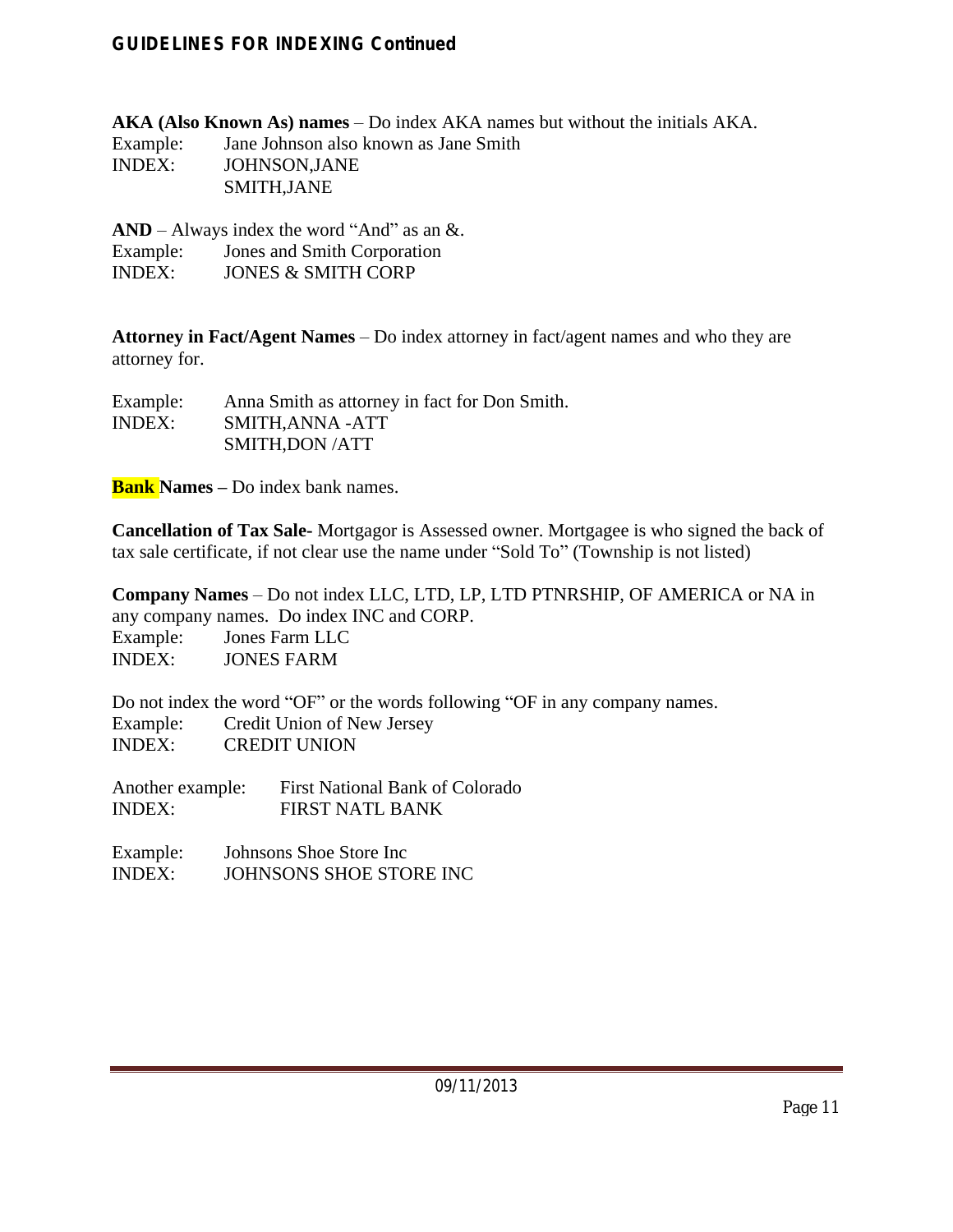**DBA (Doing Business As) and T/A (Trading As) Names** – Do index DBA and T/A names but

without an extension after the name. Example: Joe Smith doing business as Smith Construction INDEX: SMITH,JOE SMITH CONSTR Example: Joe Smith Trading as Smith Construction Index: Smith, Joe –TA<br>Index: Smith Constr **Smith Constr** 

**Deceased parties** – Do NOT index deceased parties.

**Discharge of Agreement-** The grantor/direct party is who signed the document (which is usually the lender) and the grantee/indirect party is the discharged party (usually the borrower/mortgagor).

**Division/Subsidiary Names** – Do NOT index the division and parent company names.

**Estates** – Do index Estates. Example: John Smith Estate<br>INDEX: SMITH,JOHN ES SMITH, JOHN EST

**Et al/Et ux** – This means "and others". When you see this entry on a document it means there are additional names that need to be keyed. Make sure you read through the entire document and key all names pertaining to the document. Example, Final Judgments and Court Orders.

**FKA (Formerly Known As) names** – Do index FKA names but with any extensions after the name.

Example: Debbie Smith formerly known as Debbie Jones INDEX: SMITH,DEBBIE JONES,DEBBIE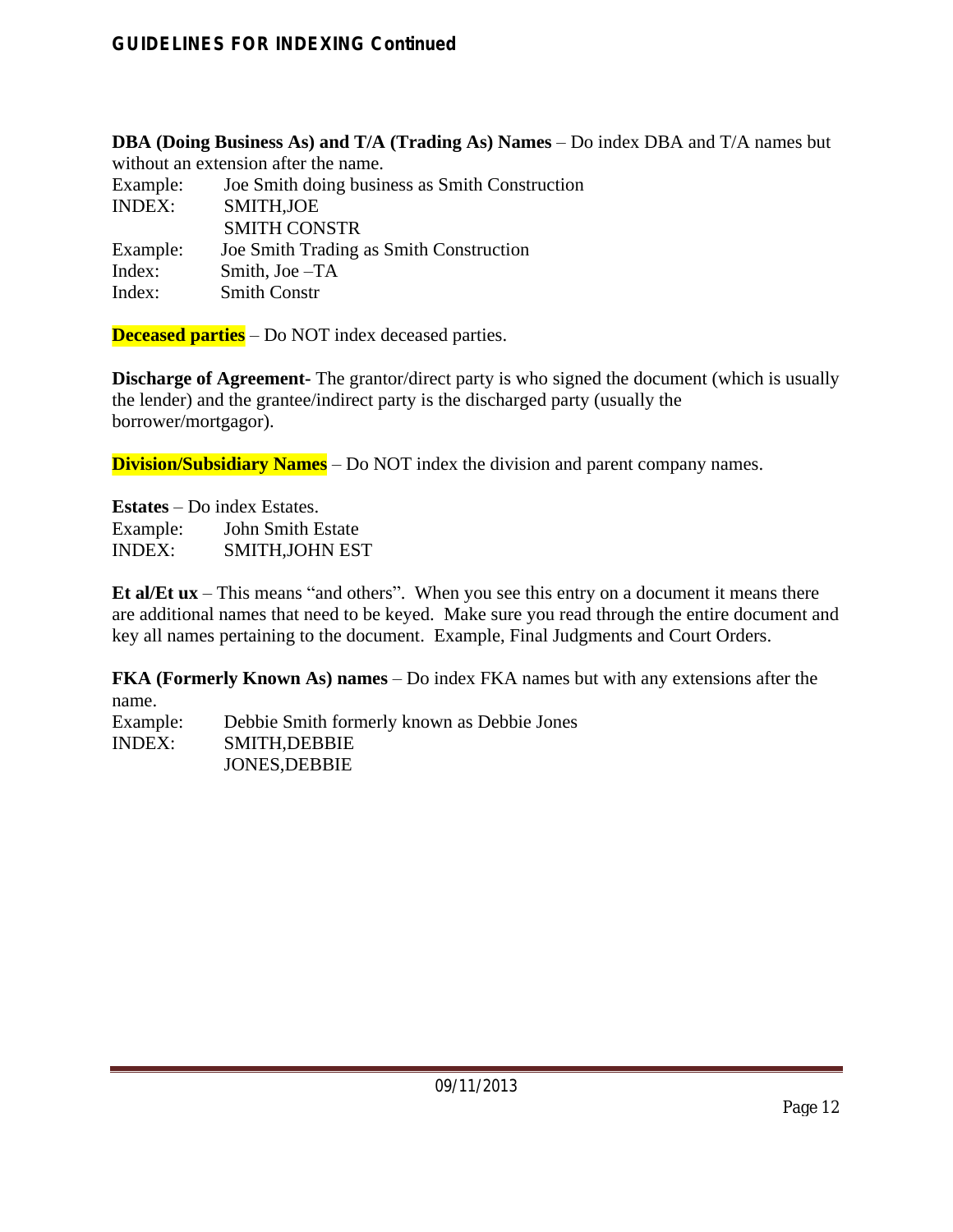**Government Agencies** – Follow the rules below.

State of New Jersey Departments – Always put NEW JERSEY ST before the name of the department.

Example: State of New Jersey Department of Human Services<br>
INDEX: NEW JERSEY ST OF DEPT HUMAN SERV NEW JERSEY ST OF DEPT HUMAN SERV

United States of America Departments – Will be indexed with the United States of America abbreviated.

Example: United States of America Department of Agriculture INDEX: USA DEPT OF AGRICULTURE

#### *Exception to the rule – If United States of America is not connected to any department always spell out United States of America.*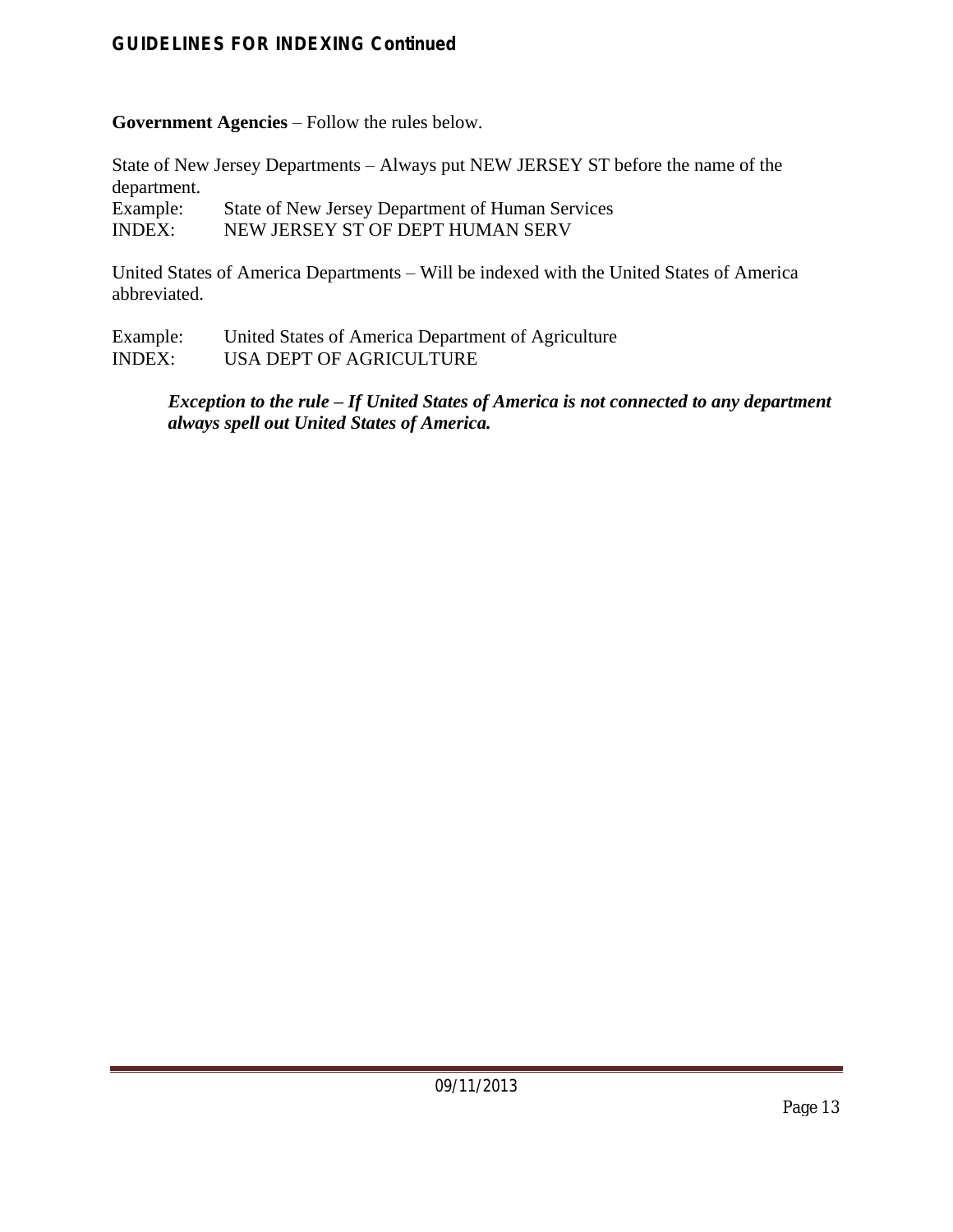\*\*Below is a list of common Government names and how they are indexed.

|   | <b>State of New Jersey Departments indexed:</b>                                    |
|---|------------------------------------------------------------------------------------|
| ٠ | New Jersey St of Agriculture Dev Comm                                              |
| ٠ | New Jersey St of Auth For Small Bus                                                |
| ٠ | New Jersey St of Brd of Ed                                                         |
| ٠ | New Jersey St of Comm of Banking                                                   |
| ٠ | New Jersey St of Pinelands Commission                                              |
|   | New Jersey St of Dept Cons & Econ Dev                                              |
| ٠ | New Jersey St of Dept Employment Sec                                               |
| ٠ | New Jersey St of Dept Environ Protect                                              |
| ۰ | New Jersey St of Dept Human serv                                                   |
| ٠ | New Jersey St of Dept Military & Vet Aff                                           |
| ٠ | New Jersey St of Dept of Comm Affairs                                              |
| ٠ | New Jersey St of Dept of Corrections                                               |
| ٠ | New Jersey St of Dept of Defense                                                   |
| ٠ | New Jersey St of Dept of Ed                                                        |
| ٠ | New Jersey St of Dept of Labor                                                     |
| ٠ | New Jersey St of Dept of Transport                                                 |
| ٠ | New Jersey St of Dept of Treasury                                                  |
| ٠ | New Jersey St of Div of Emp Security                                               |
| ٠ | New Jersey St of Div of Motor Vehicles                                             |
| ٠ | New Jersey St of Div of Taxation                                                   |
| ٠ | New Jersey St of Div of Unem & Dis Ins                                             |
|   | New Jersey Economic Dev Authority                                                  |
|   | <b>United States of America Departments indexed:</b>                               |
| ٠ | USA Administration of Veterans Affairs                                             |
| ٠ | <b>USA Dept of Agriculture</b>                                                     |
| ٠ | USA Farmers Home Administration                                                    |
| ٠ | USA Farm Serv Agency                                                               |
| ٠ | USA Fed Home Administration                                                        |
| ٠ | USA Gen Serv Administration                                                        |
| ٠ | USA Internal Revenue Serv                                                          |
| ٠ | USA Marshal for the Dist of NJ                                                     |
| ٠ | USA Rural Dev                                                                      |
| ٠ | <b>USA Rural Housing Serv</b>                                                      |
| ٠ | USA Rural Housing & Comm Dev Serv                                                  |
| ٠ | USA Rural Econ & Comm Dev                                                          |
|   | USA Sec of ED                                                                      |
| ٠ | USA Sec of HUD                                                                     |
| ٠ | USA Small Bus Administration                                                       |
|   | United States of America when not connected to a department is always spelled out: |
| ٠ | United States of America                                                           |
|   | <b>Burlington County Board of Chosen Freeholders indexed:</b>                      |
|   | Burlington Co Brd of Chn Freeholders                                               |

**Human Named Corporations –** Index human named corporations as you see them.

**Hyphenated Corporations –** Do not index a hyphen in a corporation name.

| Example: | <b>Allen-Jones Company</b> |
|----------|----------------------------|
| INDEX:   | <b>ALLEN JONES CO</b>      |

**Hyphenated First Names –** Do index hyphenated first names.

| Example:      | Mary-Jo Smith  |
|---------------|----------------|
| <b>INDEX:</b> | SMITH, MARY-JO |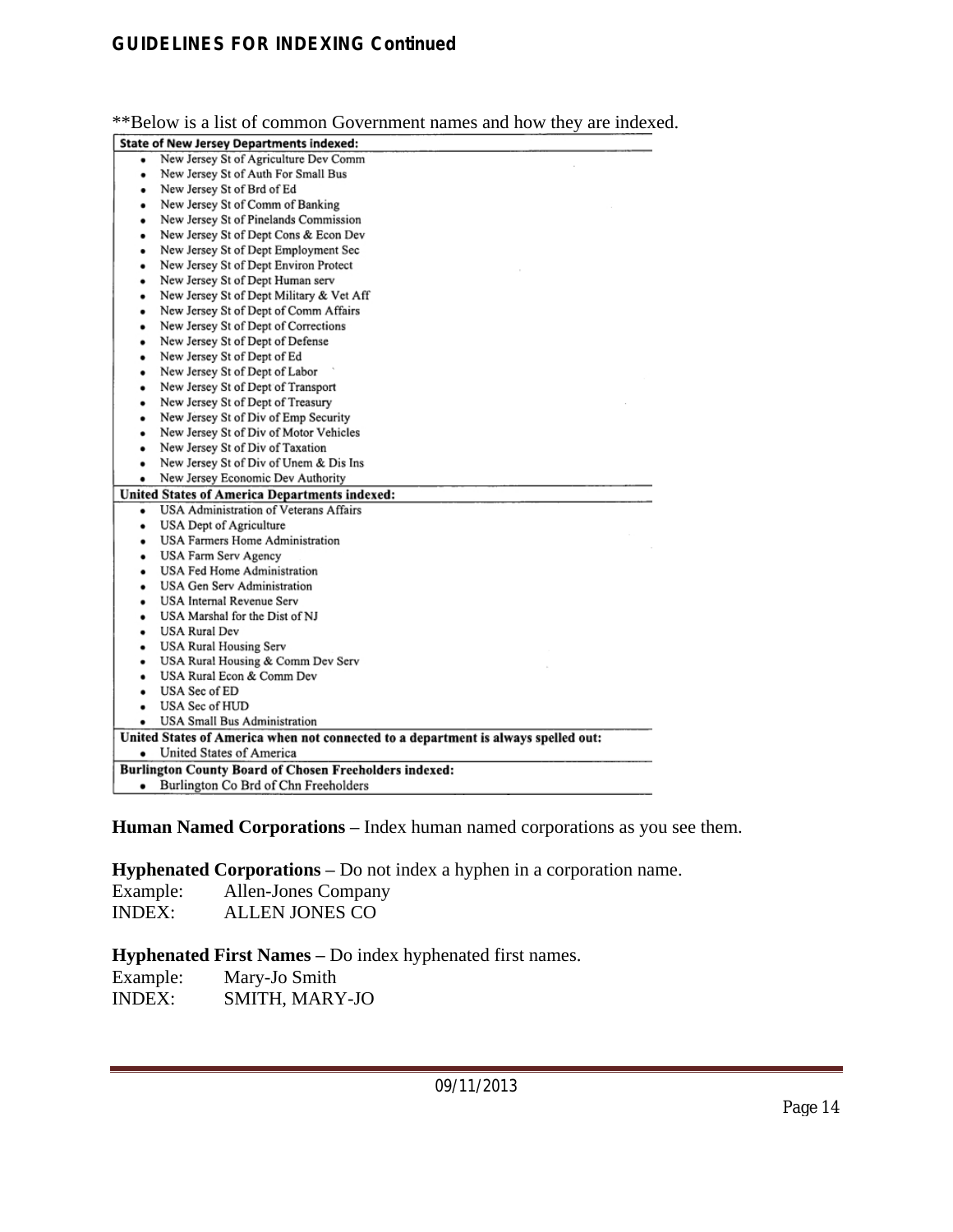**Hyphenated Surnames** – Do index hyphenated surnames. Example: Debbie Jones-Smith

INDEX: JONES-SMITH, DEBBIE

**Initial Name Corporations –** Index initial named corporation with no spaces between the letters. Example: ABC Corporation

INDEX: ABC CORP

**Initials for Individuals** – Index a space between the initials. Example: John A.R. Smith

INDEX: SMITH, JOHN A R

**Keying –** Names are indexed with a comma between the surname and the first name.

**Mortgage Electronic Registration Systems, Inc (MERS) – MERS will be index depending on** what appears first along with the party MERS is nominee for.

| Example:      | MERS; Mortgage Electronic Registration Systems, Inc as nominee for Wachovia |
|---------------|-----------------------------------------------------------------------------|
|               | <b>Bank NA</b>                                                              |
| <b>INDEX:</b> | <b>MERS</b>                                                                 |

WACHOVIA BANK

| Example:      | Mortgage Electronic Registration Systems, Inc; MERS as nominee for Wells |
|---------------|--------------------------------------------------------------------------|
|               | Fargo Bank NA                                                            |
| <b>INDEX:</b> | MORTGAGE ELEC REGISTRATON SYSTEMS INC                                    |
|               | <b>WELLS FARGO BANK</b>                                                  |

#### **\*On Assignments/Subordinations we index both \*NA is not indexed**

**NKA (Now Known As) Names –** Do index NKA names but without any extensions. Example: Jane Smith now known as Jane Jones<br>INDEX: SMITH, JANE SMITH, JANE JONES, JANE

**Notice of Settlements-** Two types, we do not have a combined notice. 1. Contract of Sale Notice of Settlement will index all sellers to one buyer. 2. Mortgage commitment notice of settlement will index all mortgagors to one mortgagee.

**Nominees & Receiver For-** We index companies listed as "nominee" and/or "receiver for".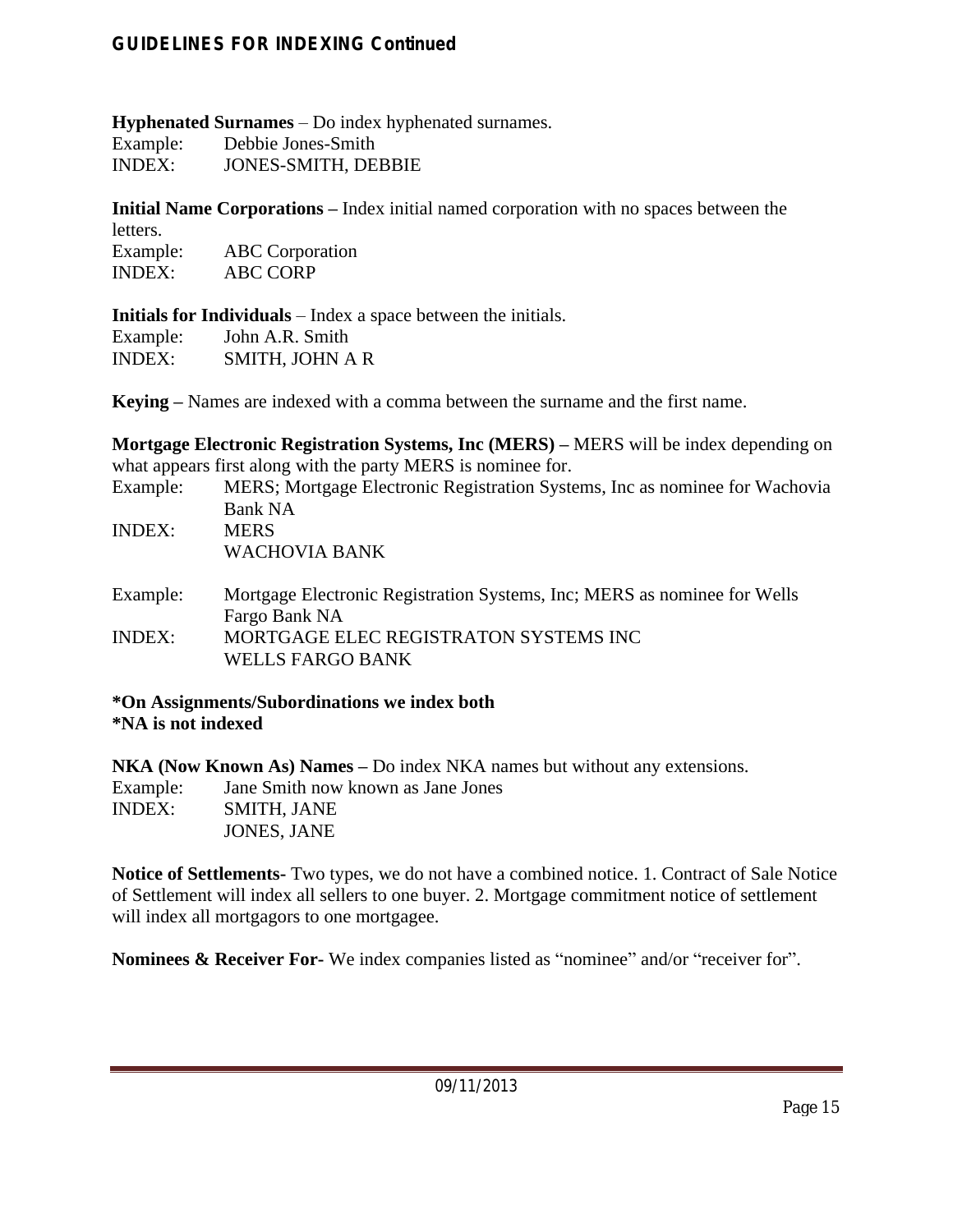**Numeric Corporations –** Always spell out the number in numeric corporations.

Example: 88 Other Corporation

INDEX: EIGHTY EIGHT OTHER CORP

If a corporation name starts with a number between 1000-1900 or 11000-19000 then the name will be indexed twice.

| Example:      | 1800 Land Corporation                |
|---------------|--------------------------------------|
| <b>INDEX:</b> | ONE THOUSAND EIGHT HUNDRED LAND CORP |
|               | EIGHTEEN HUNDRED LAND CORP           |

**Parenthesis – Do not** Index the word in the parenthesis.

| Example:      | <b>HSBC</b> Mortgage Corporation (USA) |
|---------------|----------------------------------------|
| <b>INDEX:</b> | <b>HSBC MTG CORP</b>                   |

**Partnerships – Do index** the name of the partnership and the partners. Make sure the partner names have the proper extensions.

Example: John Smith and Robert Jones as partners for Smith and Jones Partnership INDEX: SMITH, JOHN - PTNR JONES, ROBERT - PTNR SMITH & JONES PTNRSHIP

**Periods –** Do not index periods they will be replaced with a space.

| Example:      | Loandeport.com       |
|---------------|----------------------|
| <b>INDEX:</b> | <b>LOANDEPOT COM</b> |

**Punctuation in Corporation Names** – Do not index any punctuation in Corporation names.

Example: CIT Group/Consumer Finance Inc<br>
INDEX: CIT GROUP CON FIN INC CIT GROUP CON FIN INC.

**Punctuation in Surnames** – Do not index punctuation in surnames.

| Example:      | Ryan O'Brien        |
|---------------|---------------------|
| <b>INDEX:</b> | <b>OBRIEN, RYAN</b> |

**Roman Numerals** – Do not index roman numerals after a company name.

Example: Dolan Group IV INDEX: DOLAN GROUP

*Exception* – If a roman numeral is followed by INC you will index the Roman numeral in a company name.

| Example: | K. Hovanian at Burlington III Inc |
|----------|-----------------------------------|
| INDEX:   | K HOVANIAN AT BURL III INC        |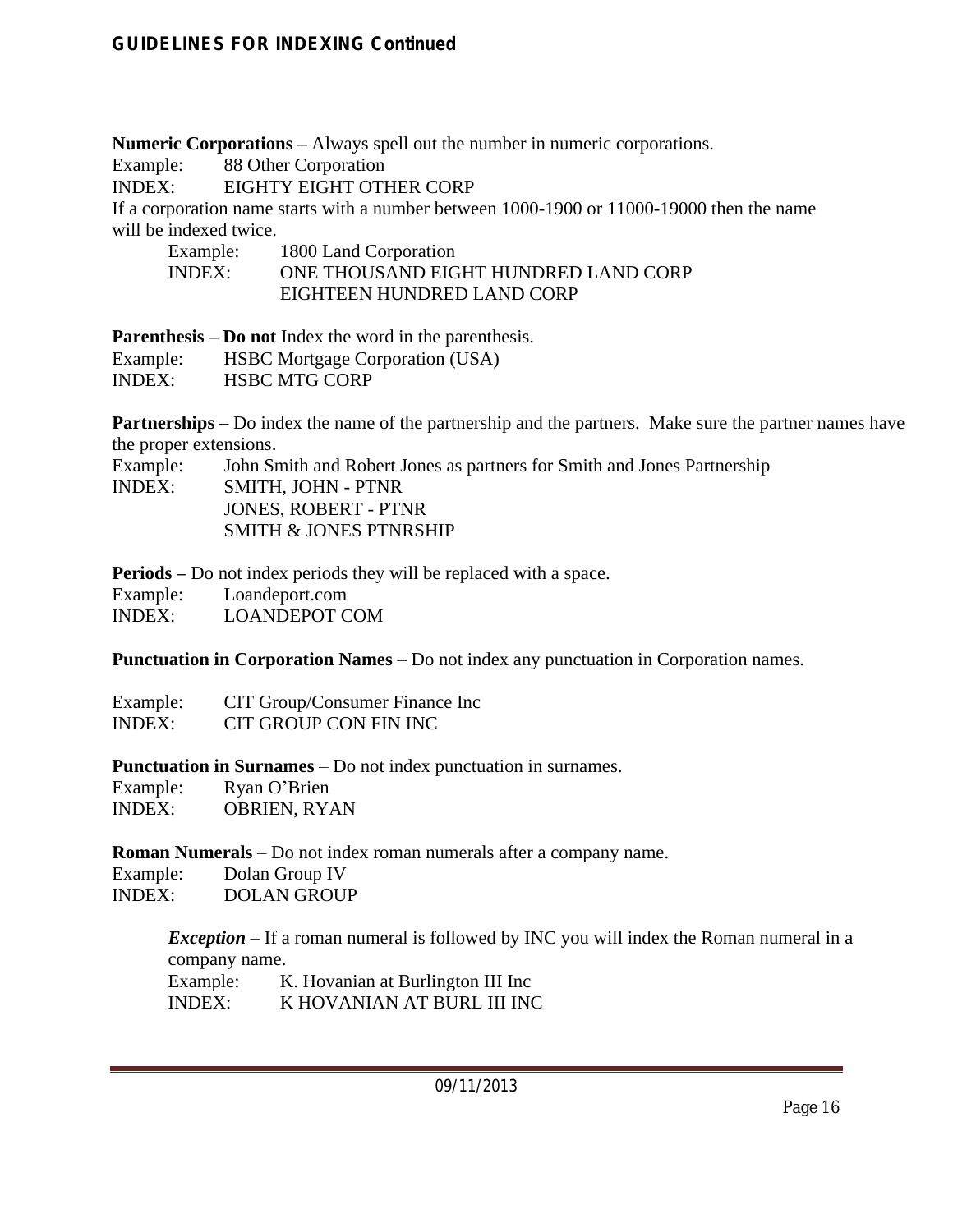**Saint and Mount Names** – Spell out Saint and Mount names with a space. Example: Wade St.Jean INDEX: SAINT JEAN, WADE

**Sheriff Deed-** If Defendant is listed as Mrs Robert Jones, then index as Jones, Robert-Mrs&Dft. If Defendant is Mrs Jones, then index Jones, None-Mrs&Dft

**Spacing in Surnames –** Do not index surnames with a space.

| Example: | Debbie Van Camp |
|----------|-----------------|
| INDEX:   | VANCAMP, DEBBIE |

**Suffixes –** Do key suffixes such as Jr, Sr, III, etc. Example: John Smith, Jr INDEX: SMITH JR, JOHN

**Symbols in Company Names –** Do not index any symbols in company names.

| Example:      | $E^*$ trade |
|---------------|-------------|
| <b>INDEX:</b> | E TRADE     |

**Titles** – Such as MD ESQ PHD MRS MR will not be indexed. Example: John Smith, MD.<br>INDEX: SMITH\_JOHN SMITH, JOHN

\*Titles are indexed in a separate field that has a drop down menu. A dash symbol "-" means "as" Example: John Smith, as Attorney in fact Index: Smith, John -ATT

 Example: John Smith by Mary Jones, Attorney in fact Index: Smith, John /ATT Index: Jones, Mary -ATT

More titles that are used are listed below. If you are unsure always ask!

| <b>Common Titles (Human)</b> |                |                      |                                                  |
|------------------------------|----------------|----------------------|--------------------------------------------------|
|                              | $\bullet$ Att: | Attorney             | Guardian<br>Gdn                                  |
| ٠                            | Agt            | Agent                | Partner<br>Ptnr                                  |
|                              | Commr:         | Commissioner         | Trustee, Trust<br>Tr:                            |
|                              | Dft:           | Defendant            | Trustee in Bankruptcy<br>$\bullet$ Tr in Bkrpt:  |
|                              | Est :          | Estate $\sim$        | <b>Trading As</b><br>Ta :<br>$\bullet$           |
|                              | Adm            | Administrator (Male) | Special Master<br>Sp Master:                     |
|                              | Admx           | Administratrix       | Receiver<br>Rec                                  |
|                              | (Female)       |                      | Personal Representative<br>Per Rep:<br>$\bullet$ |
|                              | Exr:           | Executor (Male)      |                                                  |
|                              | Exrx           | Executrix (Female)   |                                                  |
|                              |                |                      |                                                  |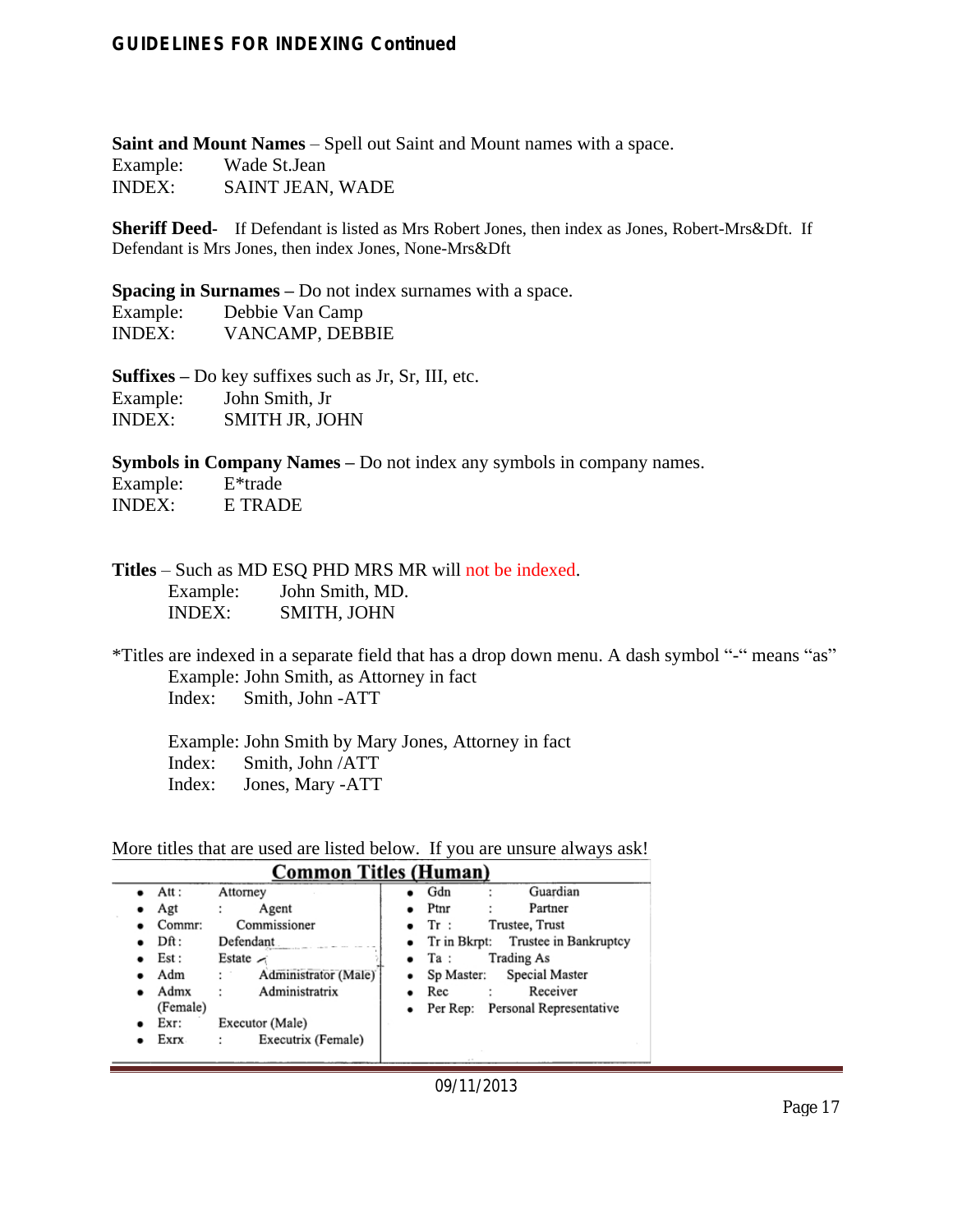**The –** Do not index the word "THE" when it is the first word of a name. Example: The Money Store<br>
INDEX: MONEY STORE MONEY STORE

**Trust Names and Trustees** – Index the name of the trust and the name of the trustees with the proper extensions. Be sure to abbreviate the word Trust in the trust name. Example: John Smith as trustee for Smith Family Trust<br>INDEX: SMITH, JOHN -TR SMITH , JOHN -TR

SMITH FAMILY TR

#### **DOCUMENT INDEXING RULES**

| <b>Administrator's Deed</b>               | $OR =$ Administrator & Estate<br>$EE =$ Grantee                          |
|-------------------------------------------|--------------------------------------------------------------------------|
| <b>Agreement</b>                          | $OR =$ Grantor<br>$EE =$ Grantee                                         |
| <b>Assignment of Mortgage</b>             | $OR = Assignor$<br>$EE = Assignee$<br>NT= All Borrowers                  |
| <b>Assignment of Leases &amp; Rentals</b> | $OR = Assignor$<br>$EE = Assignee$                                       |
| <b>Declaration of Agreement</b>           | $OR =$ Party filing Declaration<br>$EE =$ Party Declaration is regarding |
| <b>Easement</b>                           | $OR =$ Grantor<br>$EE =$ Grantee                                         |
| <b>Lis Pendens</b>                        | $OR = Defendant$<br>$EE = \text{Plaintiff}$                              |
| <b>Mortgage</b>                           | $OR = Mortgager$<br>$EE = Mortgage$                                      |
| <b>Mortgage Modification</b>              | $OR = Borrower/Mortgagors$<br>$EE = Lender$                              |
| Order                                     | $OR = Defendant/Grantor$<br>$EE = Plaintif/Grantee$                      |